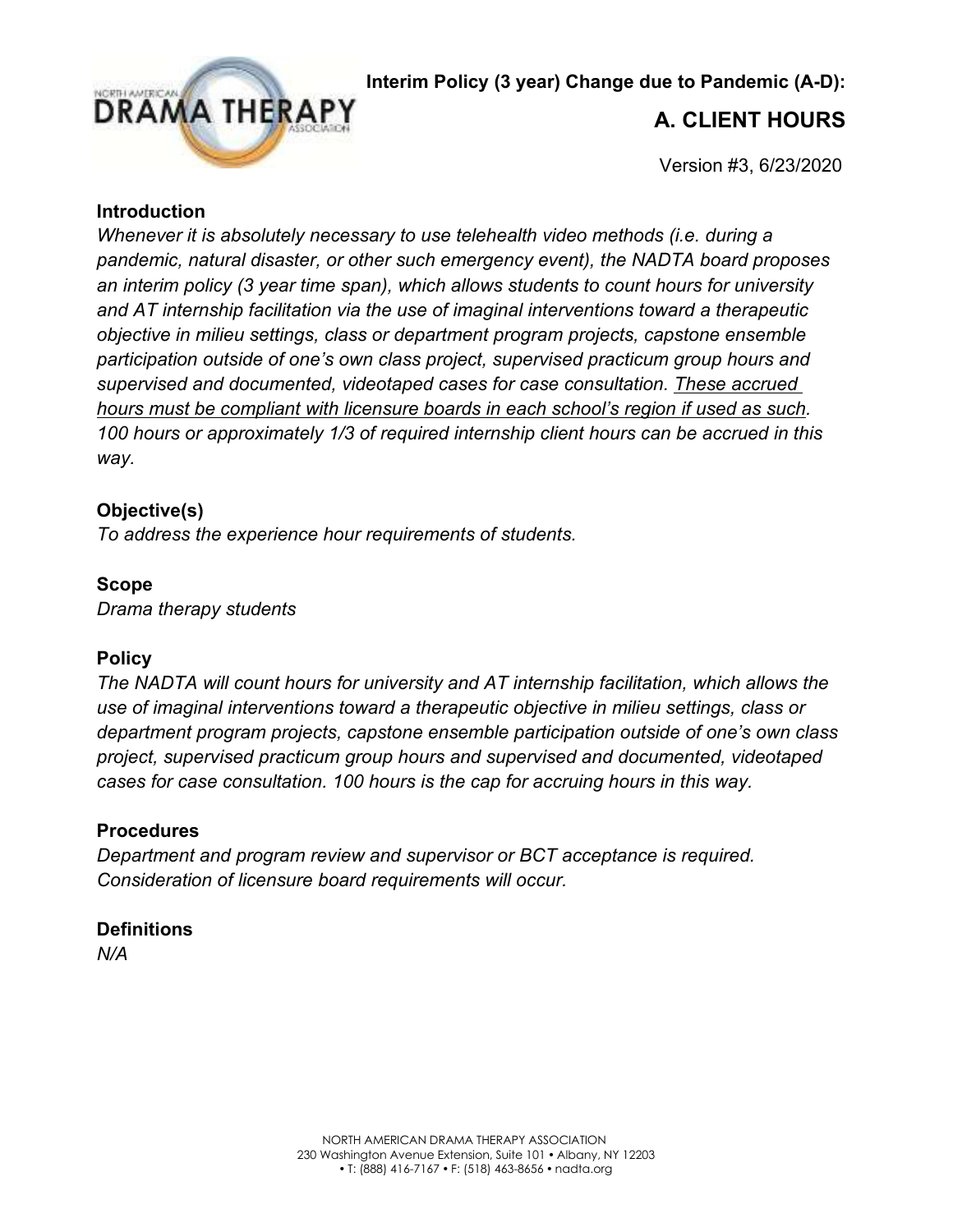

**GROUP OR ONE-ON-ONE RATIO** 

Version #3, 6/23/2020

### **Introduction**

*The NADTA board proposes an interim policy (3-years) to allow university and AT programs to lift the 50/50% ratio for students doing internships either leading 1:1 or group interventions during unprecedented times. Additionally, this "group" work can consist of any proportion divided among individual clients, dyads, couples, families, and/or other groups during the interim period.* 

# **Objective(s)**

*To address the experience hour requirements of students.* 

# **Scope**

*Drama therapy students* 

### **Policy**

*The NADTA will allow university and AT programs to determine the ratio for students doing internships either leading 1:1 or group interventions. This "group" work can consist of any proportion divided among individual clients, dyads, couples, families, and/or other groups during the interim period and is determined by the university or AT program.* 

### **Procedures**

*Students will work closely with their department and program review and supervisor or BCT to gain approval of a comparable, discernable ratio of client intervention in keeping with the drama therapy program training.* 

### **Definitions**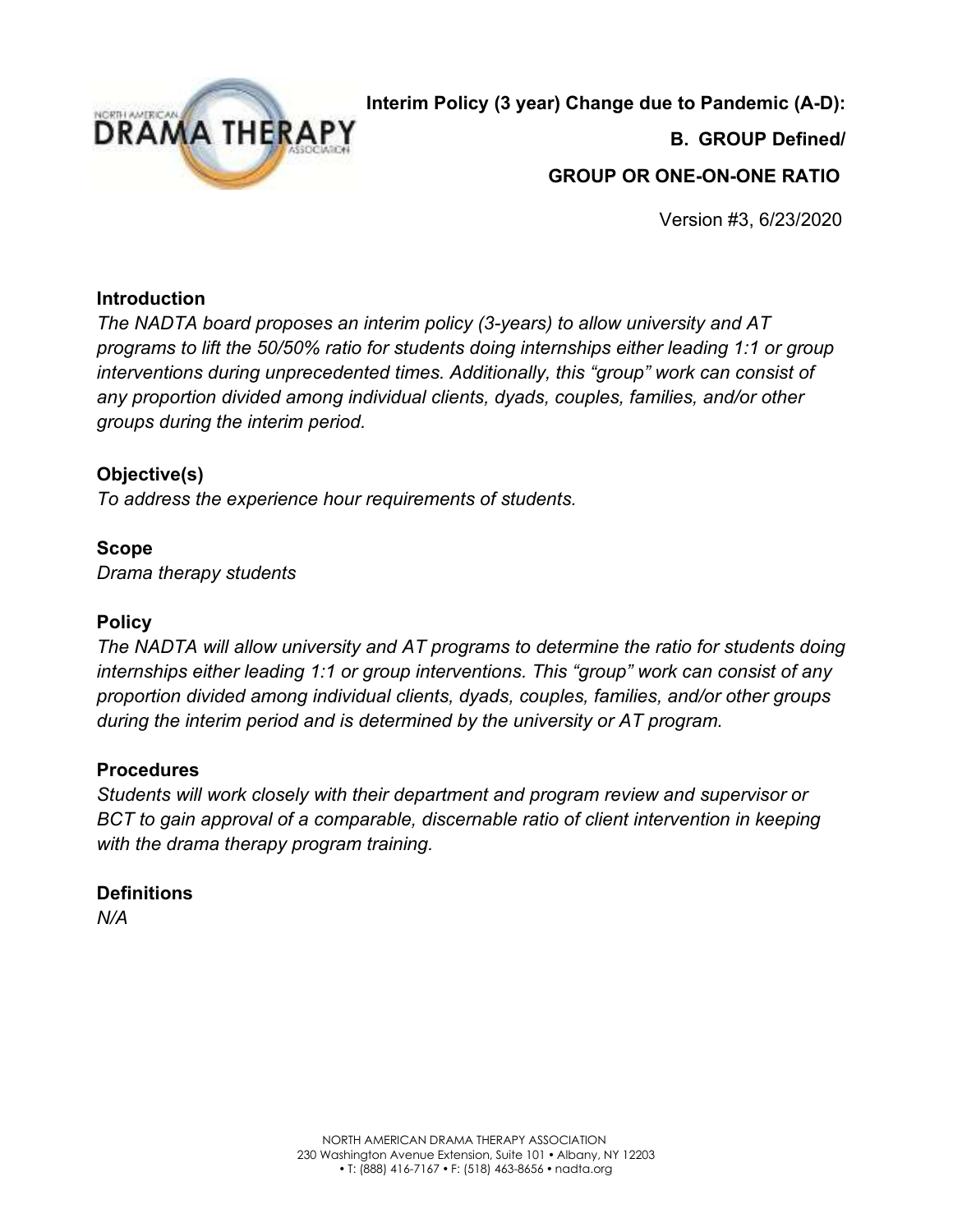

# **Interim Policy (3 year) Change due to Pandemic (A-D):**

# **C. PLACEMENTS**

Version #3, 6/23/2020

### **Introduction**

*The NADTA board proposes an interim policy (3-year time frame) acknowledging that contact hours and internship interventions may be comprised of virtual remote drama therapy sites with sessions taking place within clinical populations or less clinical settings such as schools, support groups, psychoeducational settings, creative drama-based milieus. The use of virtual reality (VR) and augmented reality (AR) may occur within remote sites.* 

### **Objective(s)**

*To address the experience hour requirements of students.* 

### **Scope**

*Drama therapy students* 

### **Policy**

*The NADTA board will acknowledge contact hours and internship interventions comprised of virtual remote drama therapy sites with sessions taking place within clinical populations or less clinical settings such as schools, support groups, psychoeducational settings, creative drama-based milieus. The use of virtual reality (VR) and augmented reality (AR) may occur within remote sites.* 

### **Procedures**

*Department and program review and supervisor or BCT acceptance is required.* 

### **Definitions**